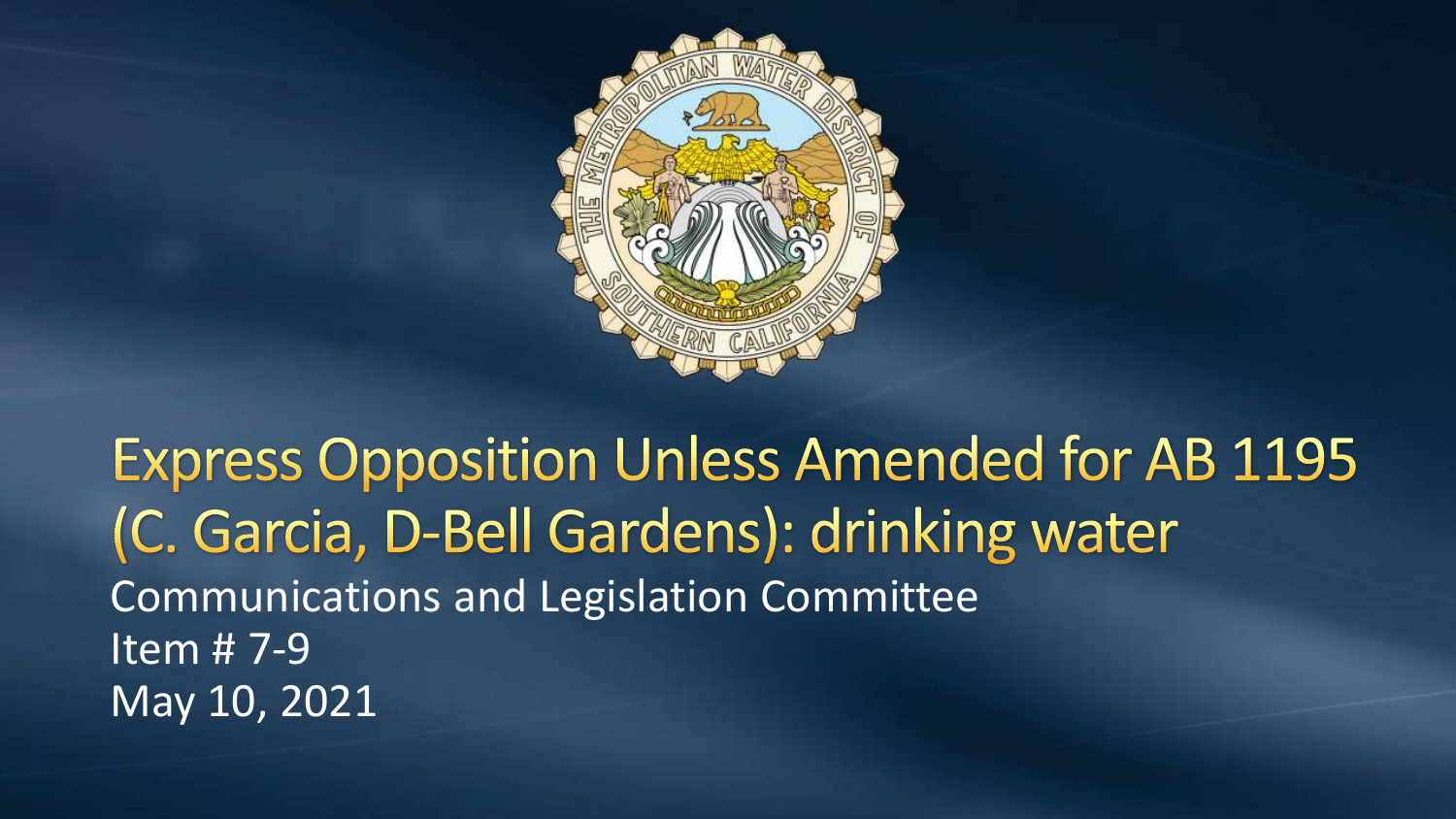## **Background**

- **2012 California Human Right to Water** Policy, 2012 (AB 685, Eng)
- Safe and Affordable Drinking Water Fund, 2019 (SB 200, Monning)
- **OUCLA Study on Human Right to Water** Southern Los Angeles County, 2021
- 2020-21 State Budget \$800,000 for Water Replenishment District (WRD) to assess regional governance strategies



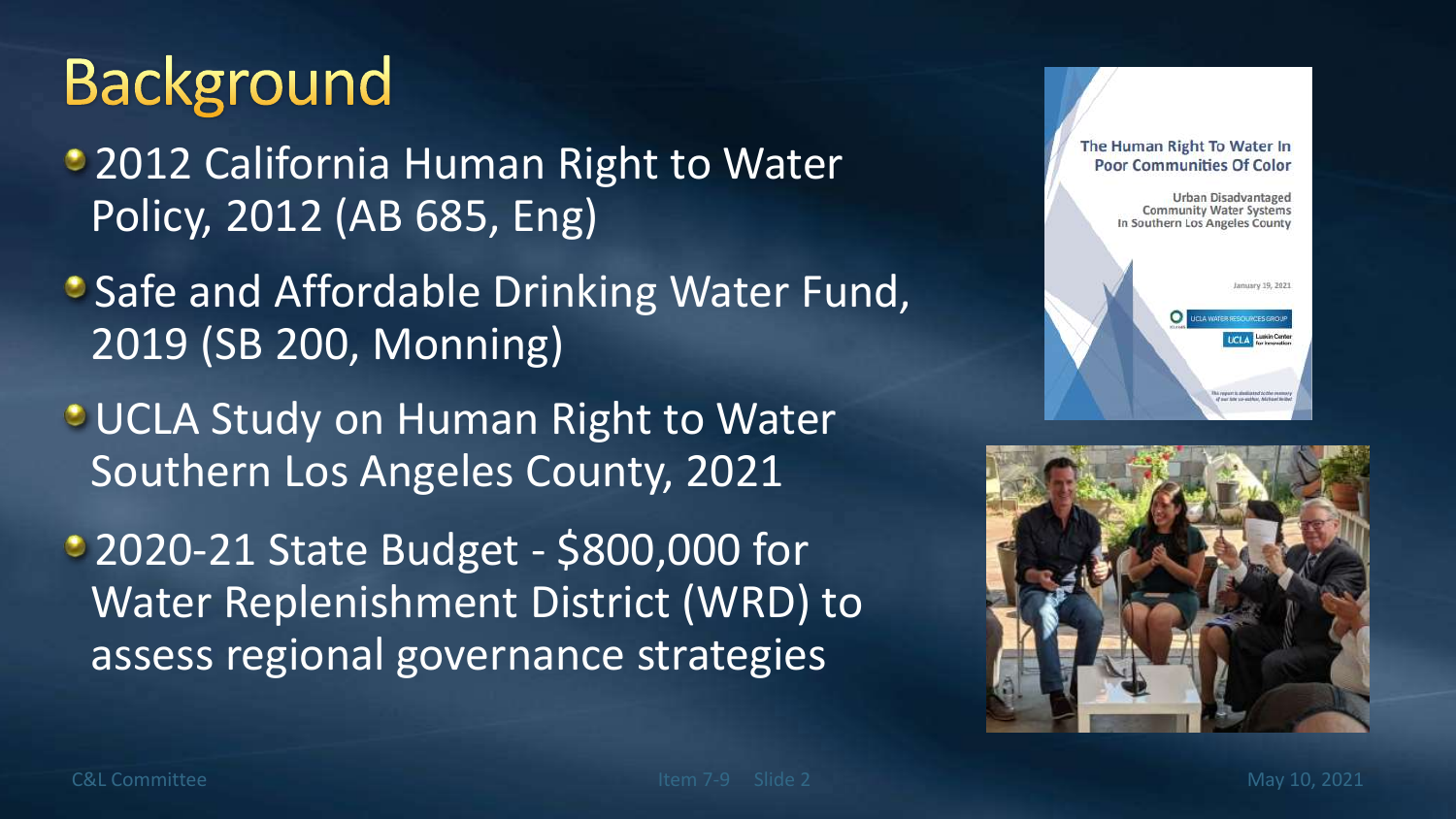# **Summary: Commissioner/Advisory Board**

- Requires State Water Resources Control Board to appoint a commissioner to:
	- Implement Safe and Affordable Funding for Equity and Resilience Program
		- within WRD service area
		- with community and public water system collaboration
- **Technical Advisory Board**
- No limit on commissioner authority, except geographical region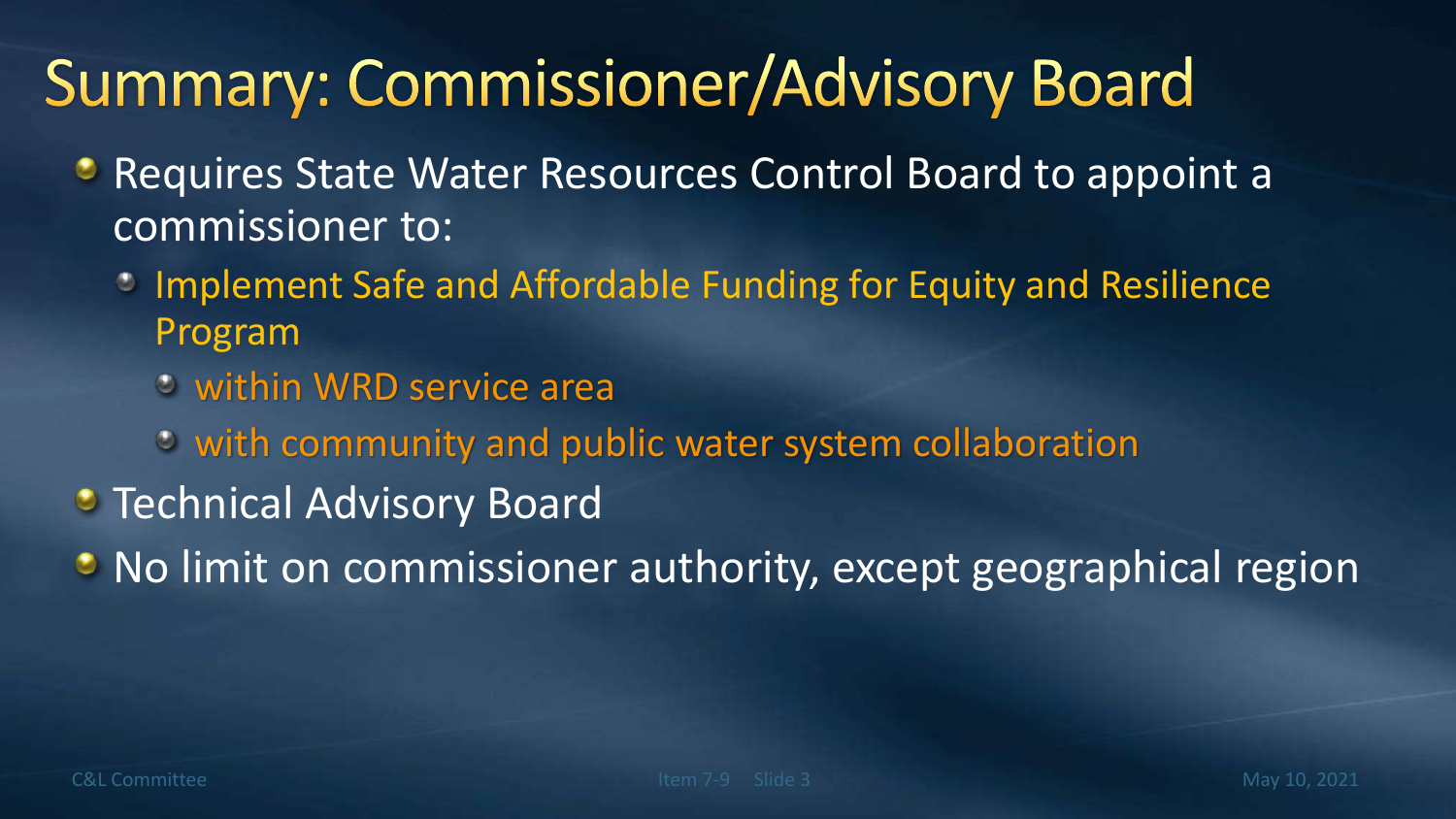# **Summary: Commissioner Duties/Powers**

- **Develop long-term sustainability plan for public water systems** in region
- **•** Evaluate public water systems and other water infrastructure in region
- Oversight role for:
	- WRD work in assessing governance strategies in the region
	- CBMWD operations and, if needed, require a state audit
	- **State spending for regional groundwater cleanup**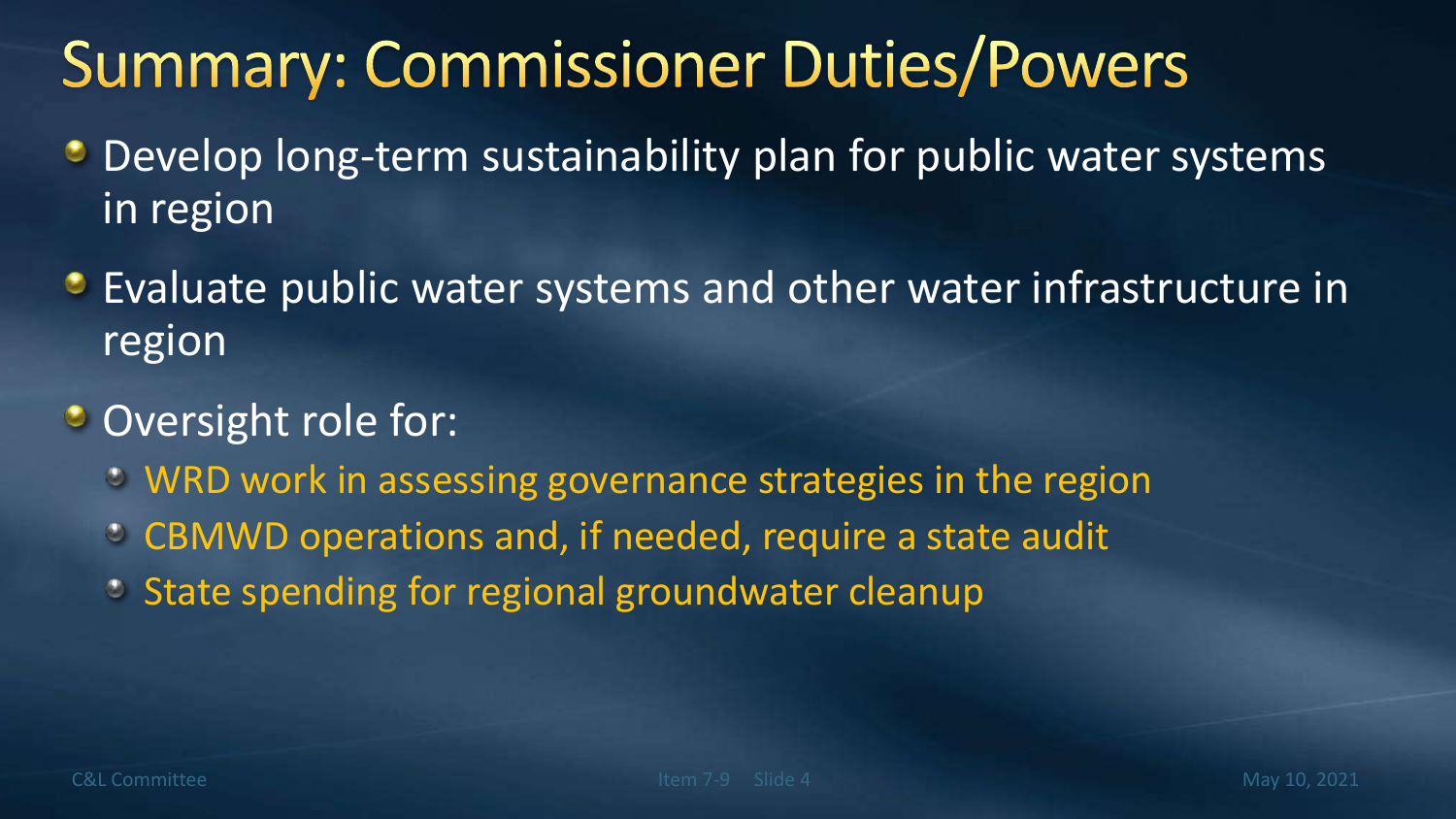# Summary (cont'd)

- Recommend consolidations in consultation with Los Angeles County Local Agency Formation Commission (LAC-LAFCO)
- Seek available state and local funding
- **May assist public water systems with operations and** management
- **May serve as an administrator, or a receiver pursuant to a court** order
- Adds a provision to the Health and Safety Code
	- **Prohibits the transfer of surface or groundwater water rights without** justification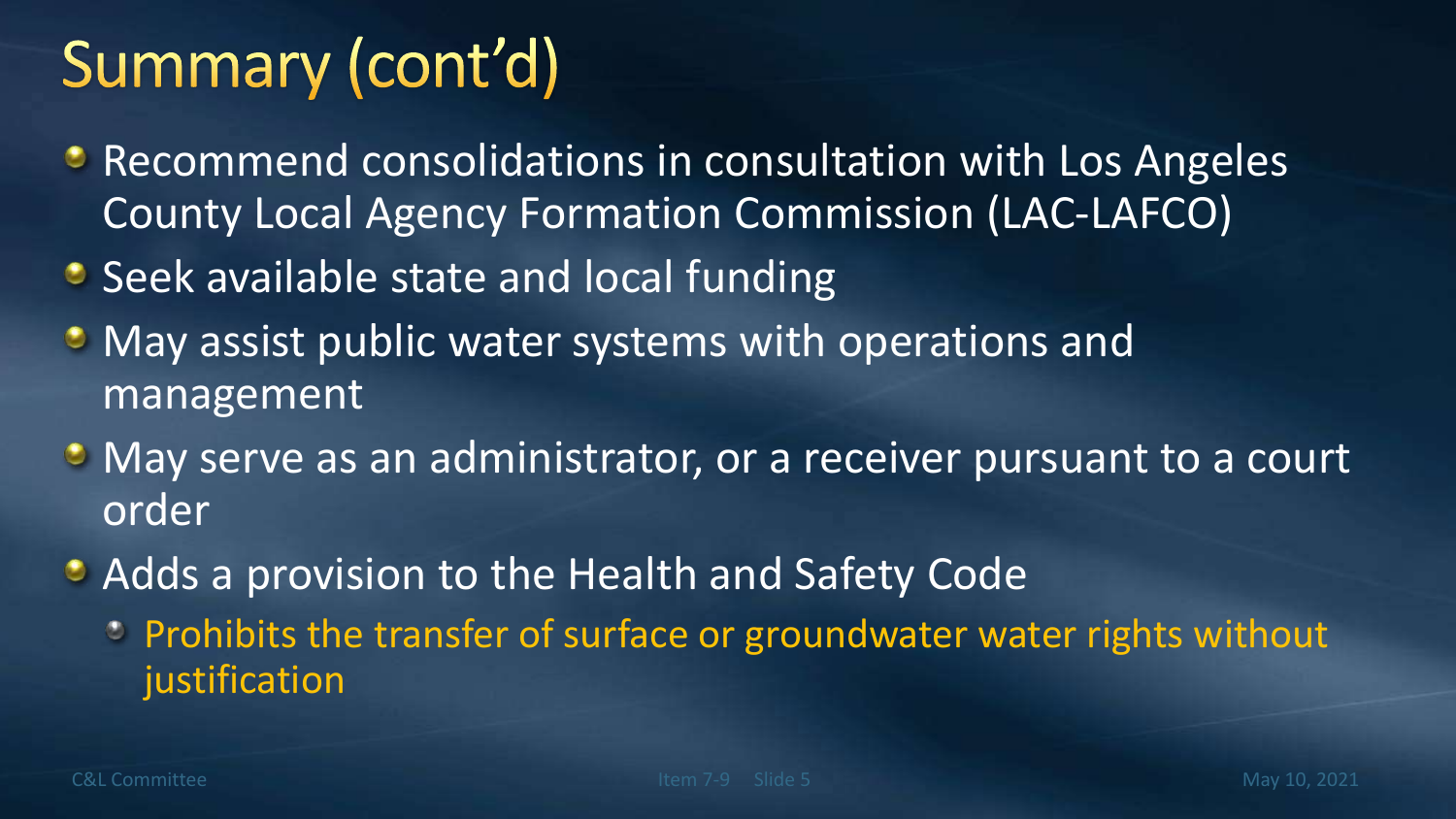## **Concerns**

- No protection for CBMWD's membership and participation at **Metropolitan**
- Redundant, conflicting and overlapping authority
	- Long-term sustainability plan requirement includes all public water systems in the  $\bullet$ region, without consideration of compliance status or any other criteria
	- $\circ$  No limitation or criteria on authority to assist public water system with operations or to evaluate a public water system's infrastructure in the region
	- Broad authority to oversee all state funding for groundwater cleanup, without criteria
	- Oversight over WRD and CBMWD
- **Unnecessarily restricts water rights statewide** 
	- Could affect Metropolitan programs, rights and agreements  $\bullet$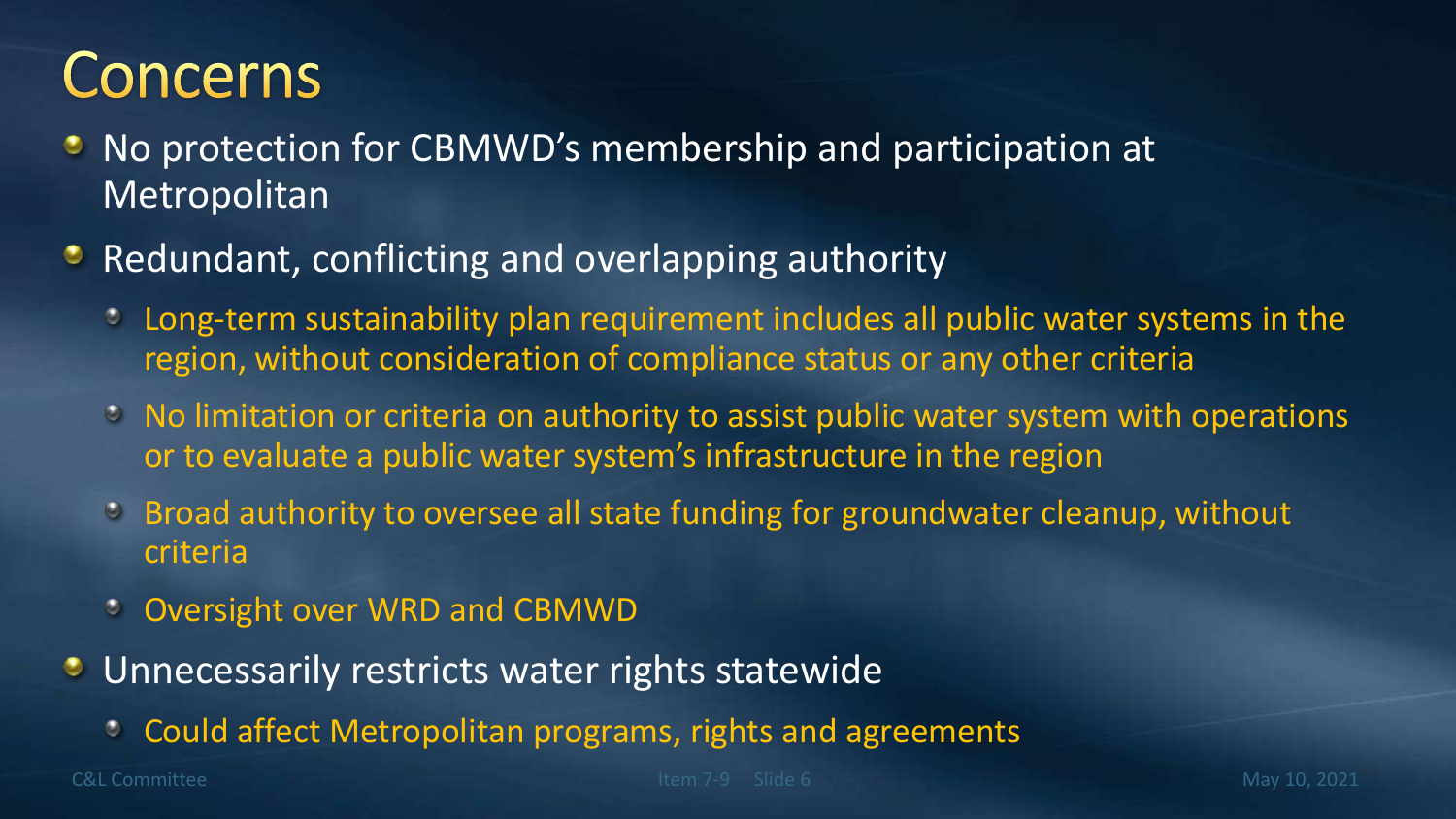# **Suggested Amendments**

- Strike Section 1 (affecting existing water rights)
- Strike Section 111689 (e) (oversight of CBMWD)
- Define scope of the bill to specifically address the 29 small struggling community water systems (responsive to UCLA Study)
- Add clarifying language that the bill is not intended to supersede:
	- Existing water rights
	- Metropolitan or member agencies authority
	- LAC-LAFCO authority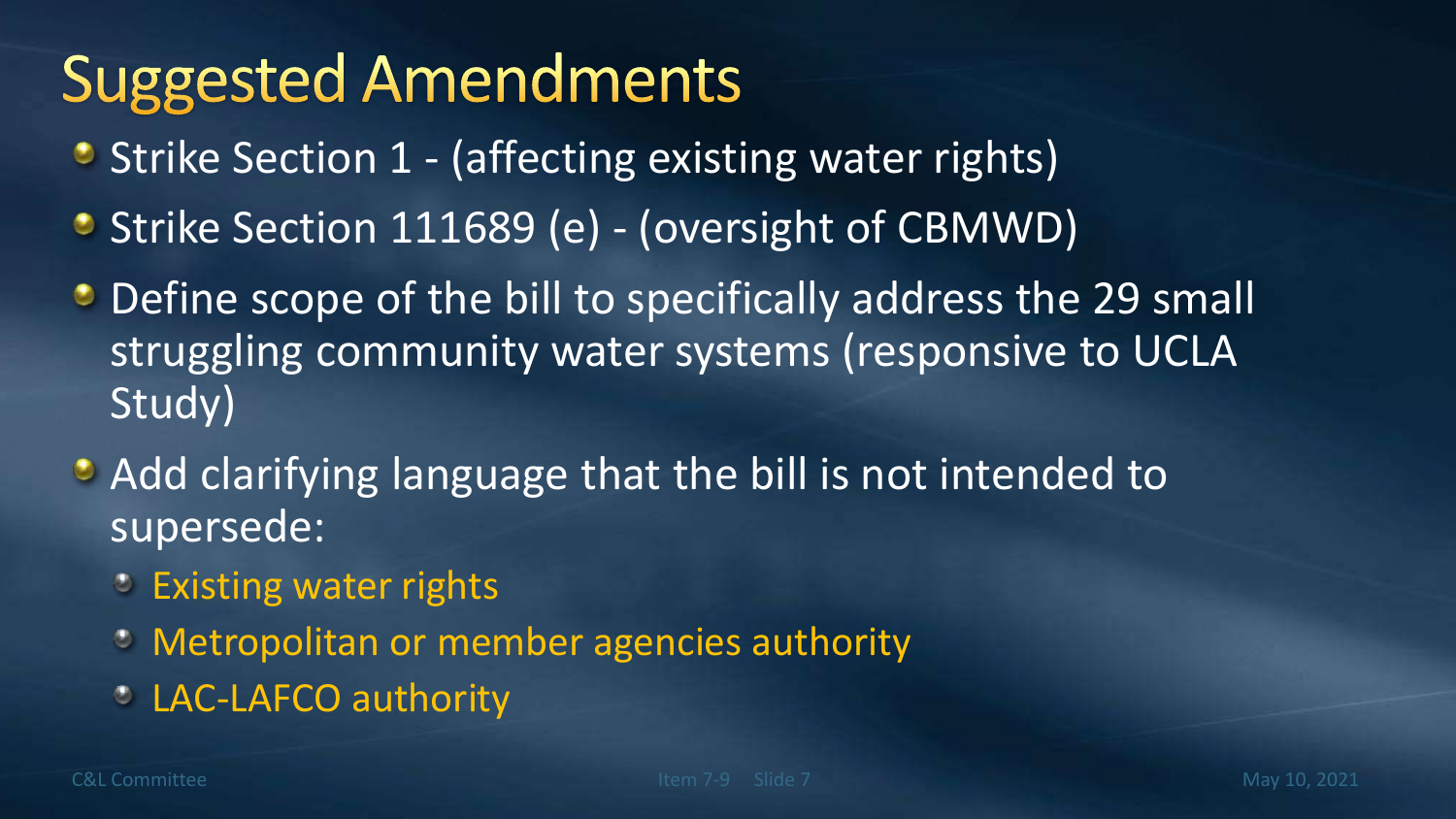# Support/Opposition

- **Support** 
	- **C** None
- **C** Opposition
	- Association of California Water Agencies
	- Central Basin Municipal Water District
- Oppose unless amended
	- California Water Association
	- LA/OC Building and Construction Trades Council
	- **State Buildings and Construction Trades Council**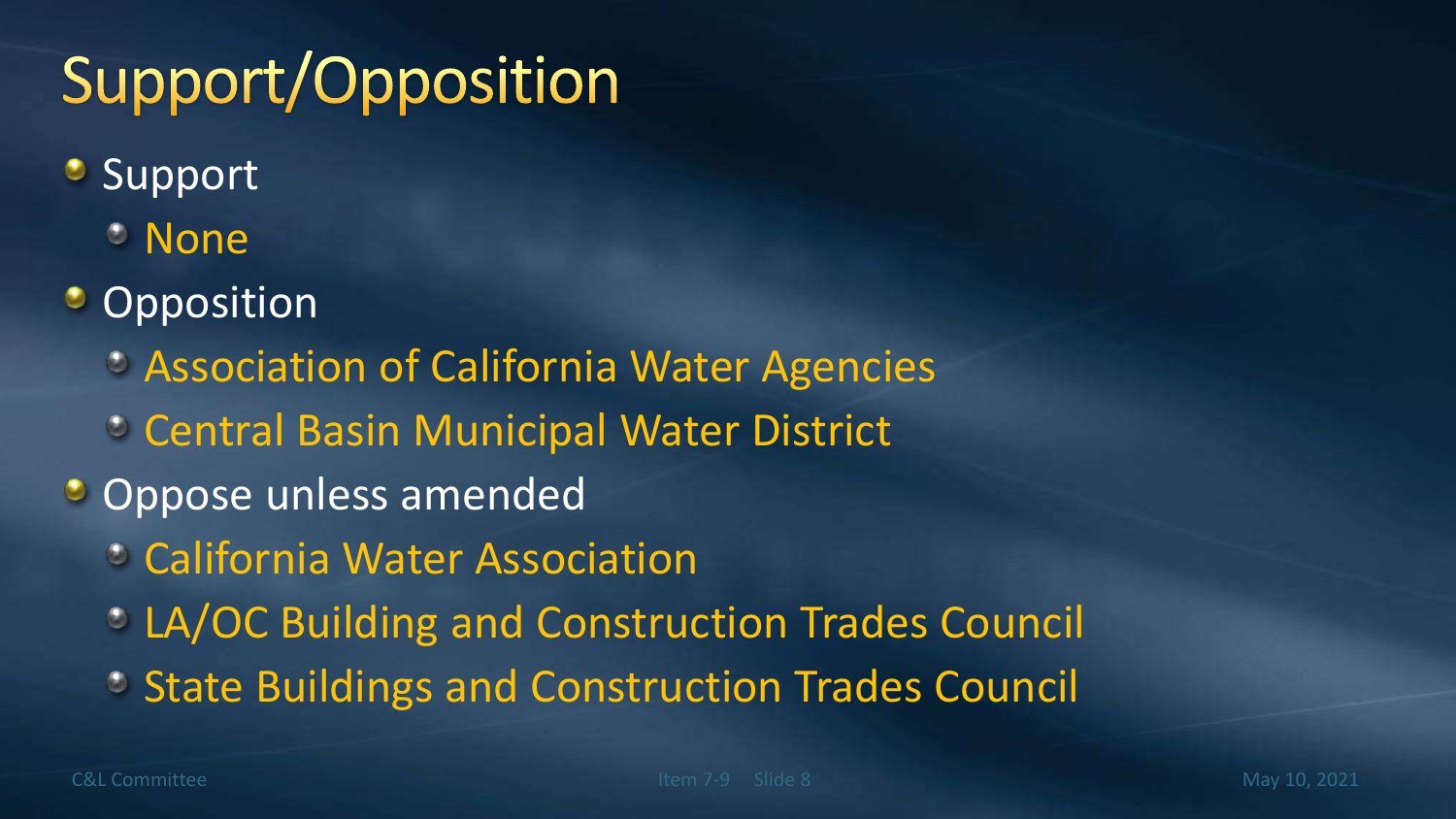# **Bill Status**

#### **Committees**

- Assembly Environmental Safety & Toxic Materials (6 Ayes; 3 NVR)
- Assembly Local Government (6 Ayes; 1 No; 1 NVR)
- Assembly Appropriations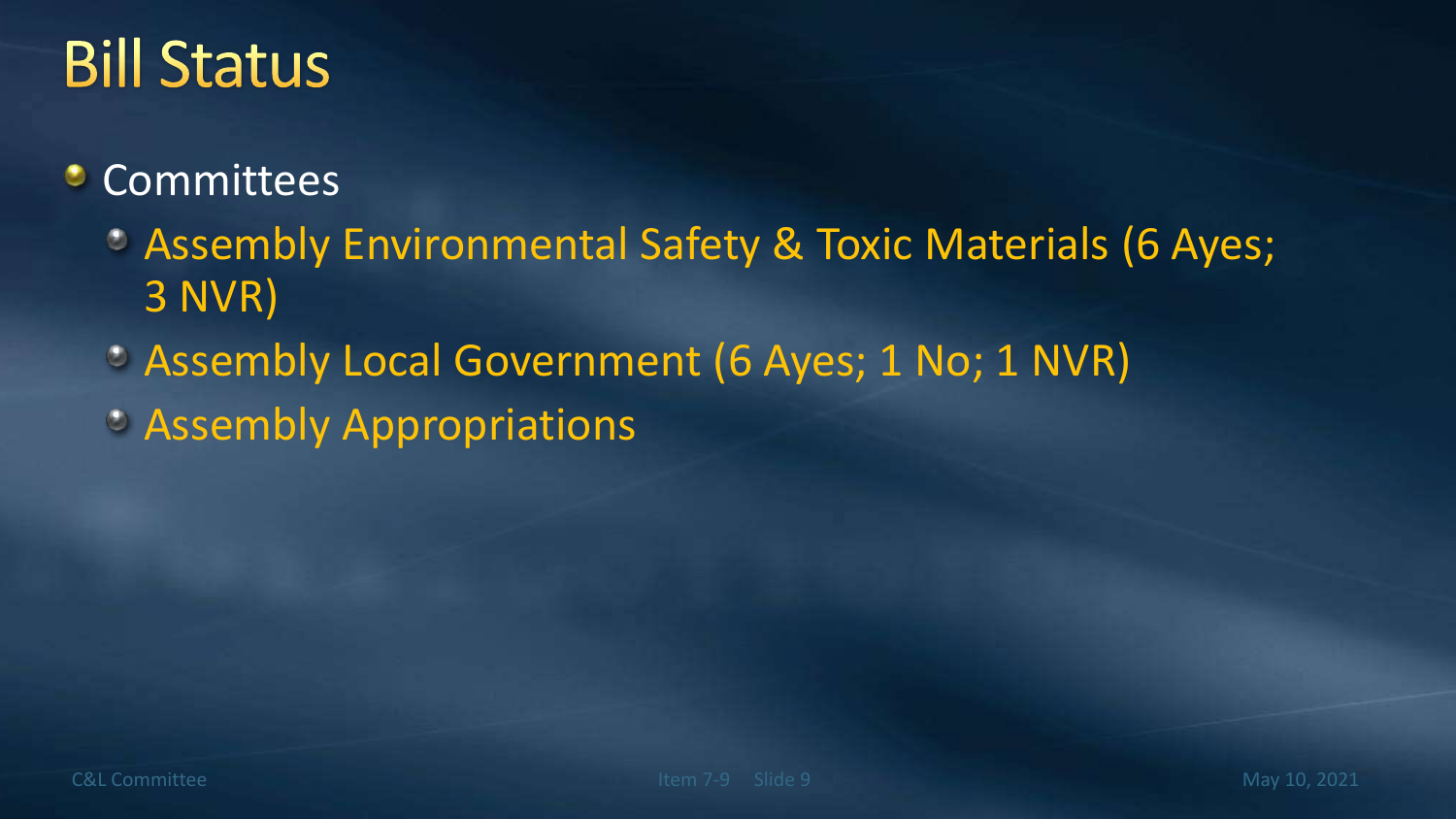# **Board Options**

- Option #1  $\bullet$ 
	- Express Opposition unless amended for AB 1195 (C. Garcia) ۰
- Option #2 ۰
	- **Take no position on AB 1195 (C. Garcia)**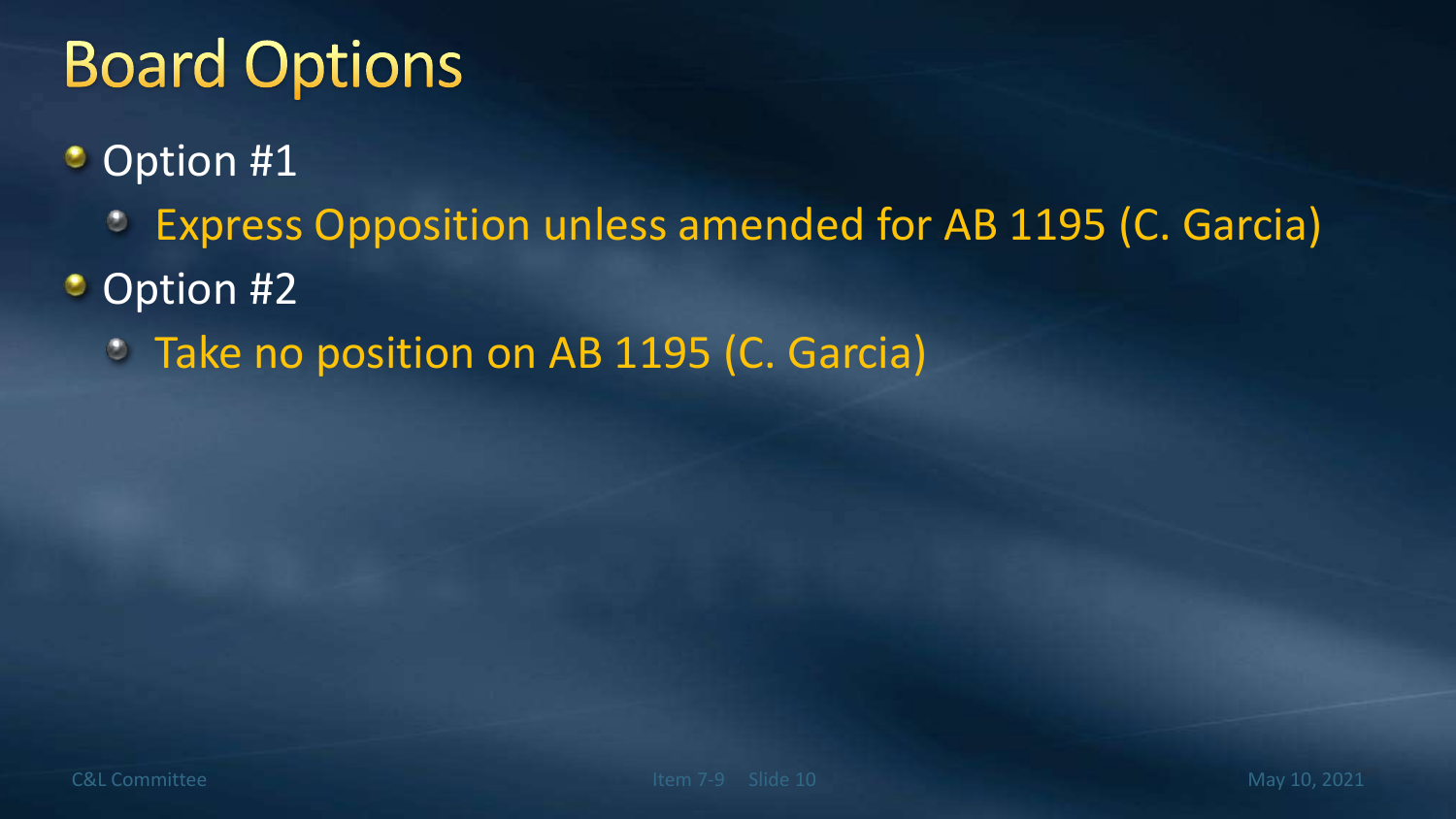# **Staff Recommendation**

#### Option #1 ۰

Express opposition unless amended for AB 1195 (C. Garcia) $\bullet$